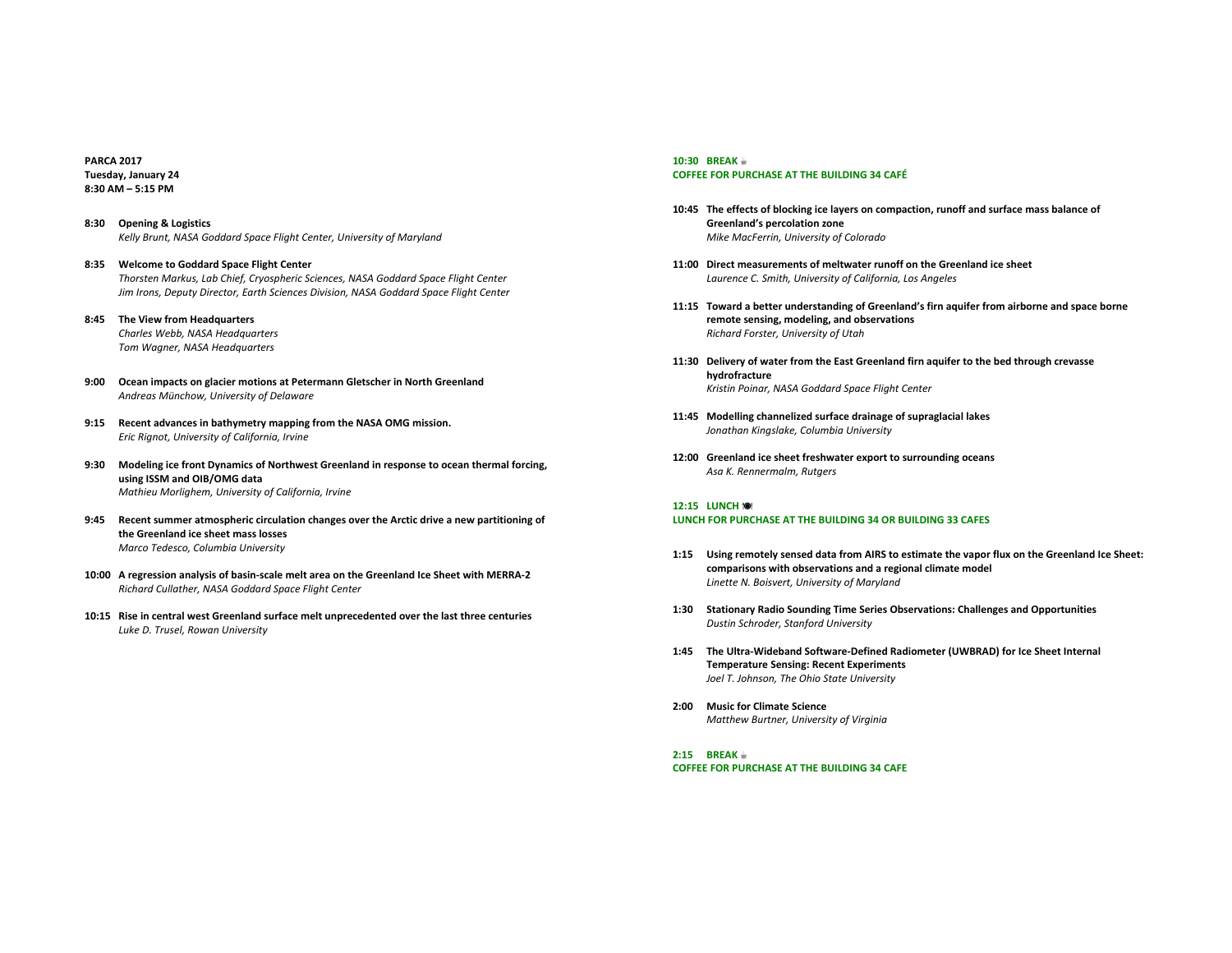- **2:45 Freshwater flux in a major Greenland glacier-fjord system** *David Sutherland, University of Oregon*
- **3:00** The correlation between calving size and glacier speed or lack thereof *Ryan Cassotto, University of New Hampshire*
- **3:15 Ice-dammed lake drainage in West Greenland: implications on bedrock and ice** *Kristian K. Kjeldsen, University of Copenhagen, Denmark*
- 3:30 Surface characteristics and topography of Southwest Greenland during the first 3 years of **ICESat-1 (2004 – 2006)** *Shane Grigsby, University of Colorado*
- **3:45 High Resolution Topographic Mapping of the Ice Sheets** *Ian Howat, The Ohio State University*
- 4:00 Greenland Ice Mapping Project: Measuring rapid ice flow *Laura Kehrl, University of Washington*
- 4:15 Pervasive change in Greenland's outlet glaciers *Mark Fahnestock, University of Alaska, Fairbanks, University of New Hampshire*
- 4:30 **Evaluation of Greenland surface mass balance models using GRACE, ICESat-1 and OIB altimetry data** *Isabella Velicogna, University of California, Irvine*
- **4:40 Surface Mass Balance Workshop -** *Outcome Marco Tedesco, Columbia University*
- **4:50 The Greenland Telescope -** *Status Ming-Tang Chen, Academia Sinica*
- **5:00 In Memoriam: Gordon Hamilton** *David Sutherland, University of Oregon*
- **5:30 POSTER SESSION & COCKTAIL HOUR T 6:30 DINNER** ä **GSFC RECREATIONAL CENTER \$25 DUE AT THE DOOR**

**PARCA POSTERS Tuesday, January 24 5:30 PM GSFC Recreation Center, Building 92** 

Understanding sources of error in simulated Greenland ice sheet snow and firn densities Patrick M. Alexander, NASA Goddard Institute for Space Studies

Dynamic evolution of the subglacial hydrologic system inferred from ice motion on the Western **Greenland Ice Sheet** *Lauren C. Andrews, NASA Goddard Space Flight Center*

**Impact of MODIS sensor calibration updates on Greenland ice sheet albedo trends** *Kimberly A. Casey, NASA Goddard Space Flight Center*

Drainage Cycles of Water-Filled Crevasses in Jakobshavn Isbræ as a Function of Conduit Creep **Deformation** *Casey Cavanagh, University of Maryland*

Communicating Science with a Humanities Perspective in Support of the National Aeronautics and **Space Administration (NASA) Operation IceBridge (OIB) Program** *Sarah K. Claudy, U.S. Naval Academy*

Large precipitation event impacts ice mass balance over Recovery Ice Stream, East Antarctica *Indrani Das, Columbia University*

**Developing a Small Unmanned Aircraft System to Support Polar Science Research** *Jonathon Daus, U.S. Naval Academy*

**Outlet glacier catchment mass loss in response to terminus retreat** *Denis Felikson, University of Texas at Austin*

**Energy-Conserving Coupling of Dynamic Ice Sheet with GCM Atmosphere** *Elizabeth Fischer, NASA Goddard Institute for Space Studies*

U. S. Naval Academy Polar Science and Technology Program (USNA PS&TP) and the National Aeronautics and Space Administration (NASA) Operation IceBridge (OIB) Program *Shawn G. Gallaher, U.S. Naval Academy*

Subsurface Scattered Photons: Friend or Foe? Improving visible light laser altimeter elevation estimates, and measuring surface properties using subsurface scattered photons *Adam Greeley, University of Maryland*

Determination of Greenland Surface Water Extent and Depth using Data from the 2015 ICESat-2 **SIMPL-AVIRIS** airborne campaign *David Harding, NASA Goddard Space Flight Center*